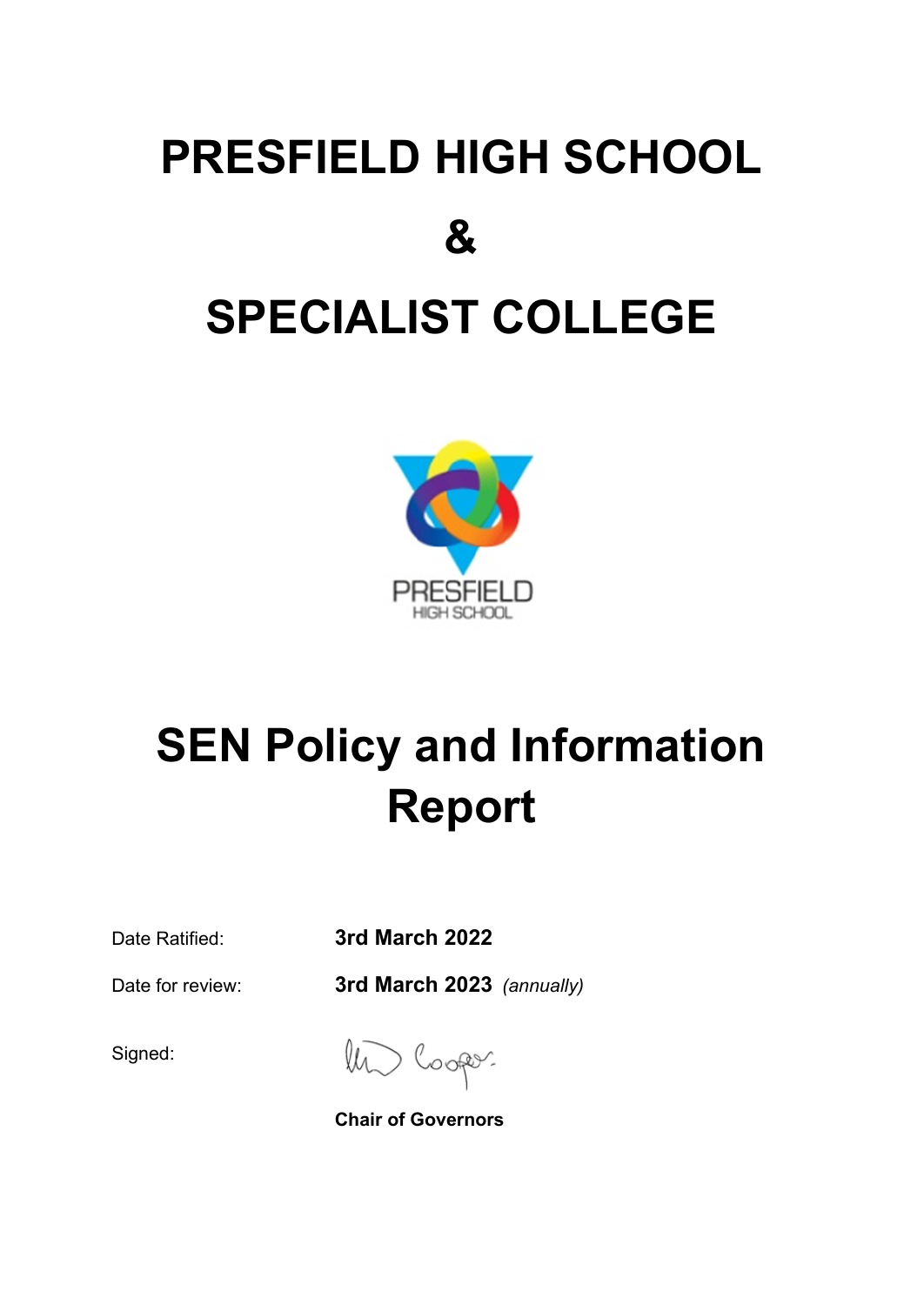# **Contents**

| 1. Aims.                                    |    |
|---------------------------------------------|----|
| 2. Legislation and guidance.                | 3  |
| 3. Definitions.                             | 3  |
| 4. Roles and responsibilities.              | 4  |
| 5. SEN information report                   | 5  |
| 6. Monitoring arrangements.                 | 12 |
| 7. Links with other policies and documents. | 13 |

# **1. Aims**

Our SEN policy and information report aims to:

- Set out how our school will support and make provision for pupils with special educational needs (SEN)
- Explain the roles and responsibilities of everyone involved in providing for pupils with SEN

Shaping Futures, Changing Lives

Presfield School changes lives. We know this is a bold statement but we say it with confidence. We believe passionately in providing our students with the best possible opportunities to enable them to contribute positively to wider society by providing an ambitious, bespoke and challenging academic and social curriculum. We are an inclusive and happy school, which believes in maximising the potential for all our unique students. Parents choose to send their children to a specialist school to ensure they are supported to progress socially as well as academically. We place as much emphasis on progress in social development, independence, resilience and self-regulation as we do in academic progress. This does not mean we have low academic aspirations.

- We want our learners to feel safe, happy, confident, valued, empowered and listened to; respecting themselves, others and the world they live in.
- We want our learning environment to reflect the needs and celebrate the success of all our students.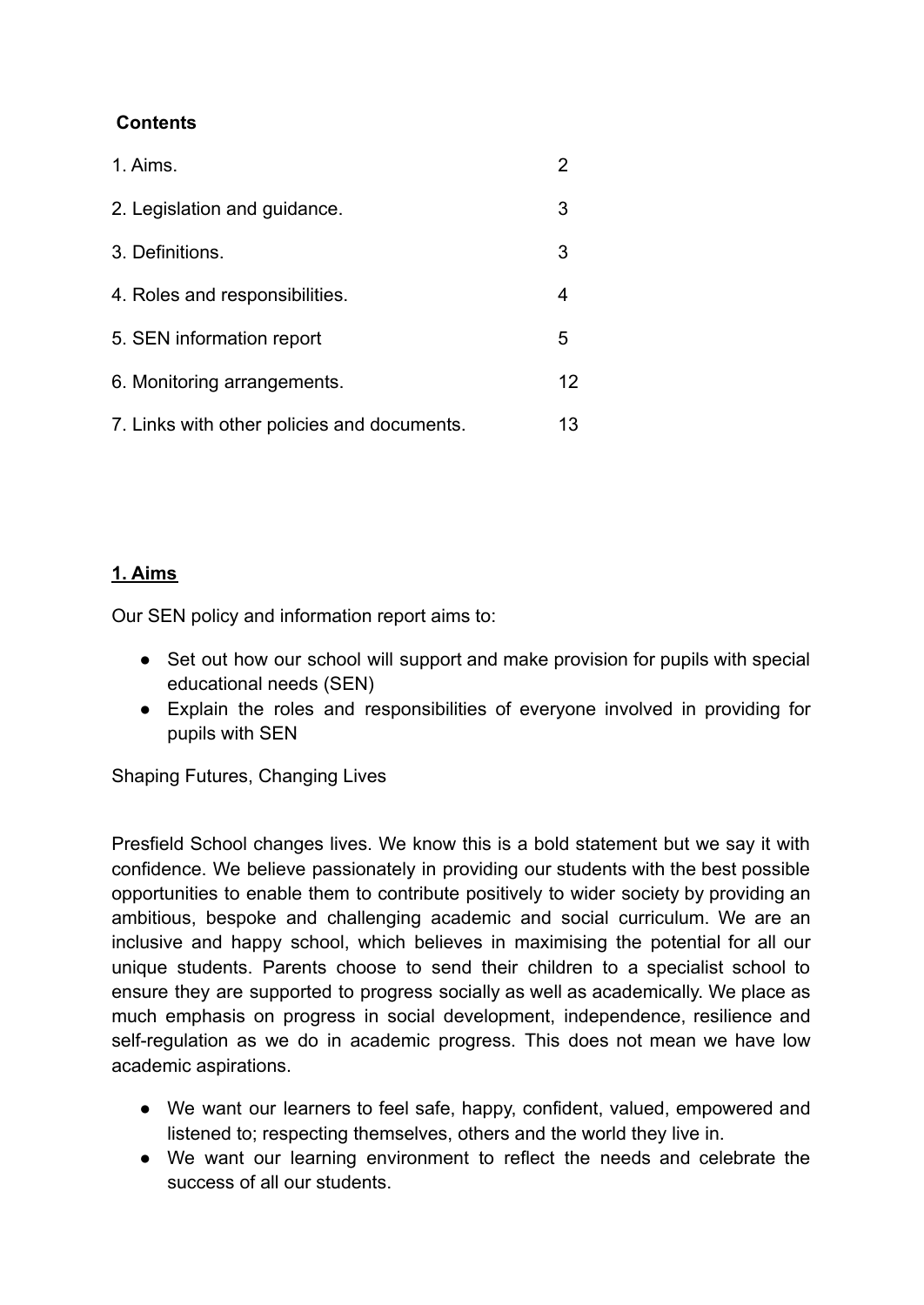- We offer learning experiences which are motivating, challenging and which help prepare the students for life.
- We want our learning opportunities to be creative and inclusive; engaging the individual to fulfil their potential and promoting success in lifelong learning.
- We want our students to leave us as confident and competent communicators. We want them to be able to take their place in society as considerate and responsible young adults.
- We want our students to be employed and we want them to make meaningful contributions to society.

#### **2. Legislation and guidance**

This policy and information report is based on the statutory Special [Educational](https://www.gov.uk/government/uploads/system/uploads/attachment_data/file/398815/SEND_Code_of_Practice_January_2015.pdf) [Needs and Disability \(SEND\) Code of Practice](https://www.gov.uk/government/uploads/system/uploads/attachment_data/file/398815/SEND_Code_of_Practice_January_2015.pdf) and the following legislation:

Part 3 of the [Children](http://www.legislation.gov.uk/ukpga/2014/6/part/3) and Families Act 2014, which sets out schools' responsibilities for pupils with SEN and disabilities

The Special Educational Needs and Disability [Regulations](http://www.legislation.gov.uk/uksi/2014/1530/contents/made) 2014, which set out schools' responsibilities for education, health and care (EHC) plans, SEN co-ordinators (SENCOs) and the SEN information report

#### **3. Definitions**

A pupil has SEN if they have a learning difficulty or disability which calls for special educational provision to be made for them.

They have a learning difficulty or disability if they have:

A significantly greater difficulty in learning than the majority of the others of the same age, or

A disability which prevents or hinders them from making use of facilities of a kind generally provided for others of the same age in mainstream schools

Special educational provision is educational or training provision that is additional to, or different from, that made generally for other children or young people of the same age by mainstream schools.

The terms SEN and SEND and often used interchangeably and stand for Special Educational Needs and Disability.

"A pupil has SEN where their learning difficulty calls for special educational provision, that is provision that is different from or additional to that normally available to pupils of the same age." The New Code of Practice - SEND 0-25.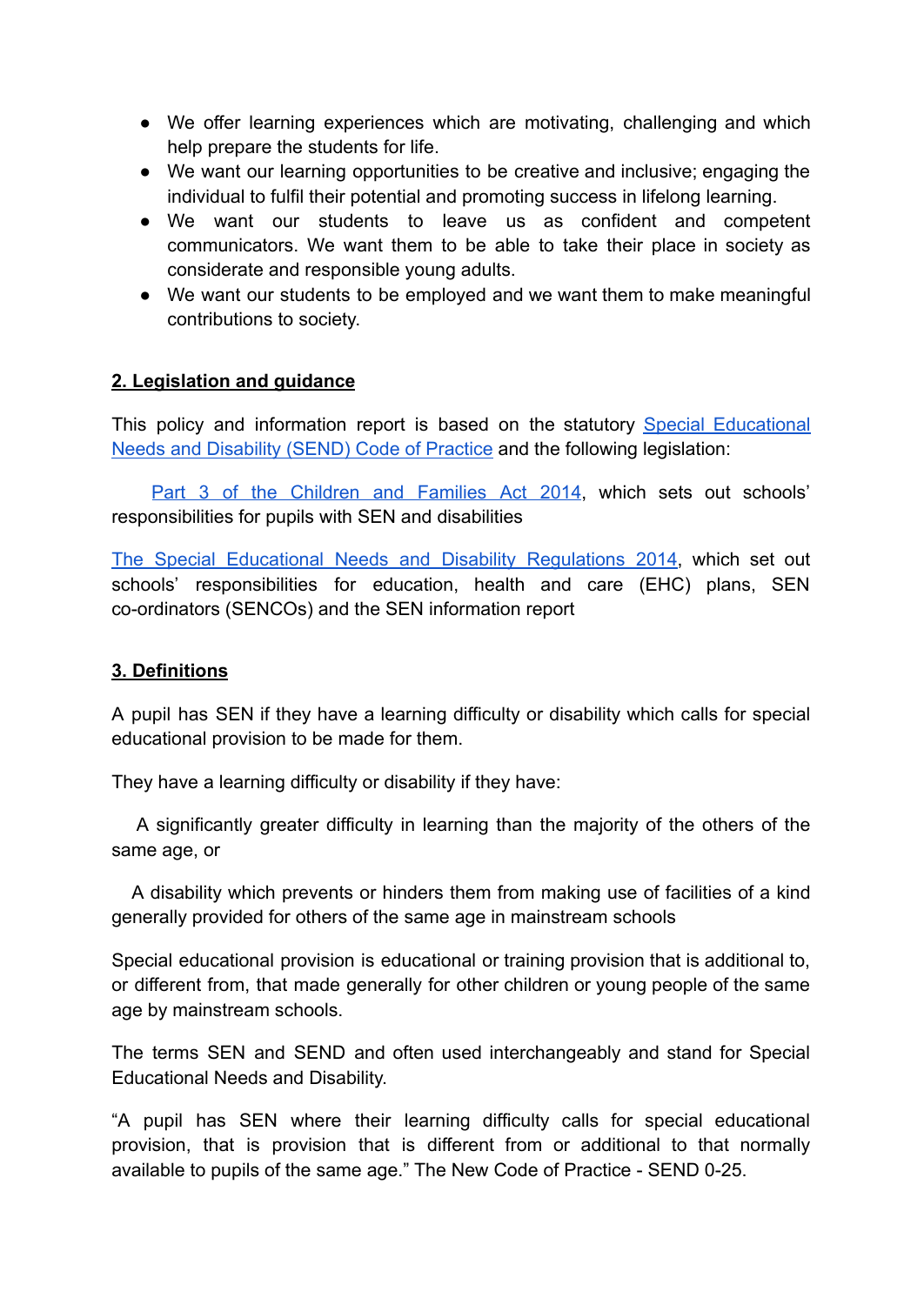This means providing help that goes beyond the differentiated approaches and learning arrangements normally provided as part of high quality, personalised teaching. Students will have needs or requirements which will fall into at least one of these areas.

Many students will have interrelated needs.

- Communication and Interaction
- Behaviour, emotional or social development
- Cognition and Learning
- Sensory or physical

# **4. Roles and responsibilities**

# **4.1 The SENCO**

The SENCO is Mrs L Elston Email lelston@presfieldschool.org

They will:

- Work with the Headteacher and governors to determine the strategic development of the SEN policy and provision in the school
- Have day-to-day responsibility for the operation of this SEN policy and the co-ordination of specific provision made to support individual pupils with SEN, including those who have EHC plans
- Provide professional guidance to colleagues and work with staff, parents, and other agencies to ensure that pupils with SEN receive appropriate support and high-quality teaching
- Advise on the graduated approach to providing SEN support
- Advise on the deployment of the school's delegated budget and other resources to meet pupils' needs effectively
- Be the point of contact for external agencies, especially the local authority and its support services.
- Ensure reasonable adjustments are made and access arrangements are in place for students sitting external examinations.
- Liaise with potential next providers of education to ensure that the school meets its responsibilities under the Equality Act 2010 with regard to reasonable adjustments and access arrangements
- Ensure the school keeps the records of all pupils with SEN up to date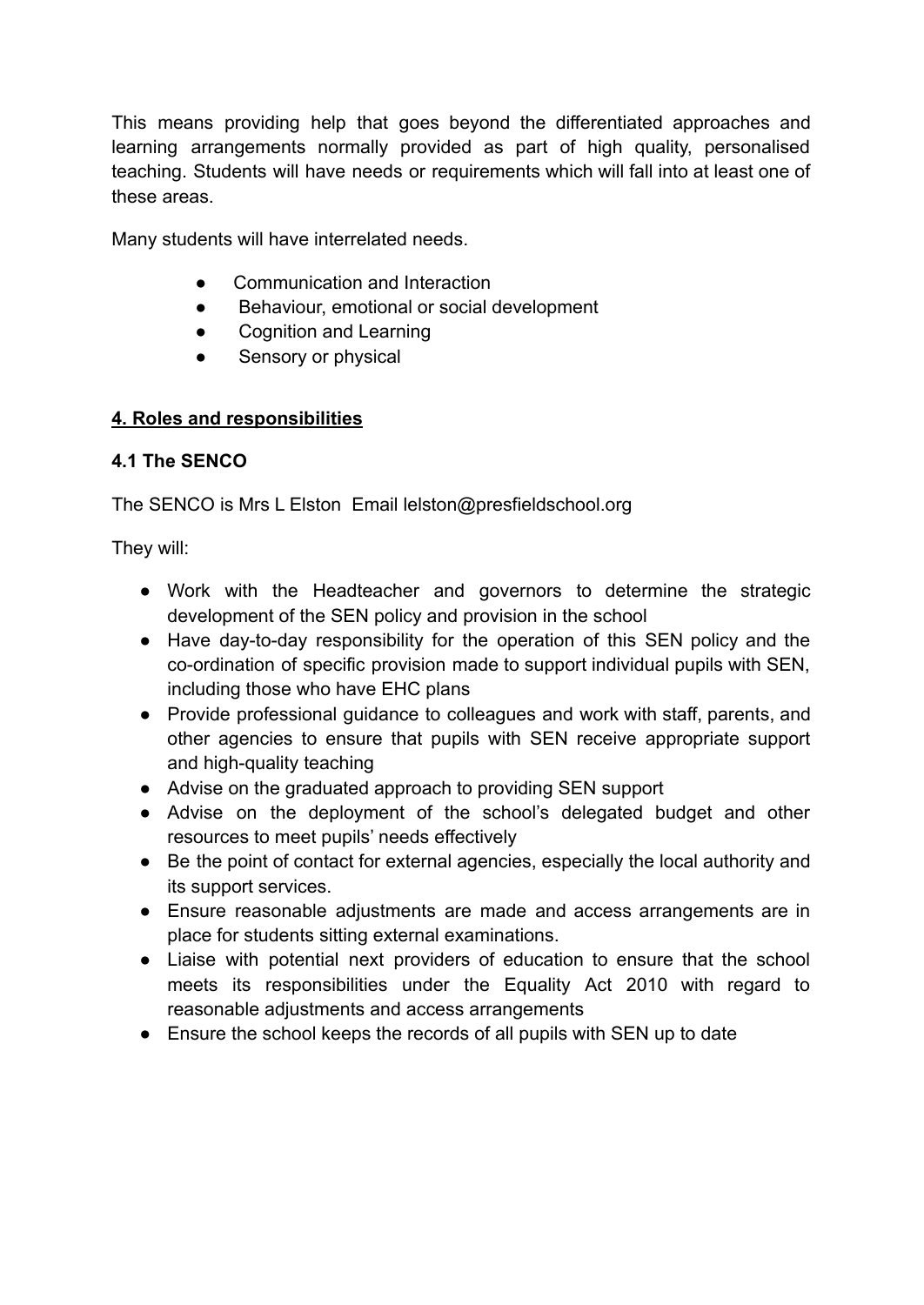# **4.2 The Governors**

The governors will:

- Help to raise awareness of SEN issues at governing board meetings
- Monitor the quality and effectiveness of SEN and disability provision within the school and update the governing board on this
- Work with the Headteacher and SENCO to determine the strategic development of the SEN policy and provision in the school

# **4.3 The Headteacher**

The headteacher will:

- Work with the SENCO and governors to determine the strategic development of the SEN policy and provision within the school
- Have overall responsibility for the provision and progress of learners with SEN and/or a disability

# **4.4 Class teachers**

Each class teacher is responsible for:

- The progress and development of every pupil in their class
- Working closely with teaching assistants and/or specialist staff to plan and assess the impact of support and interventions and how they can be linked to classroom teaching
- Working with the SENCO to review each pupil's progress and development and decide on any changes to provision.
- Annual update of the students EHCP.
- Ensuring they follow this SEN policy

# **5. SEN information report**

# **5.1 The kinds of SEN that are provided for**

Our school currently provides a provision for students with a diagnosis of Autism. However many students also have additional needs, including

- Cognition and learning, for example, dyslexia, dyspraxia
- Social, emotional and mental health difficulties, for example, attention deficit hyperactivity disorder (ADHD)
- Sensory and/or physical needs, for example, visual impairments, hearing impairments, processing difficulties, epilepsy
- Behaviour, emotional or social development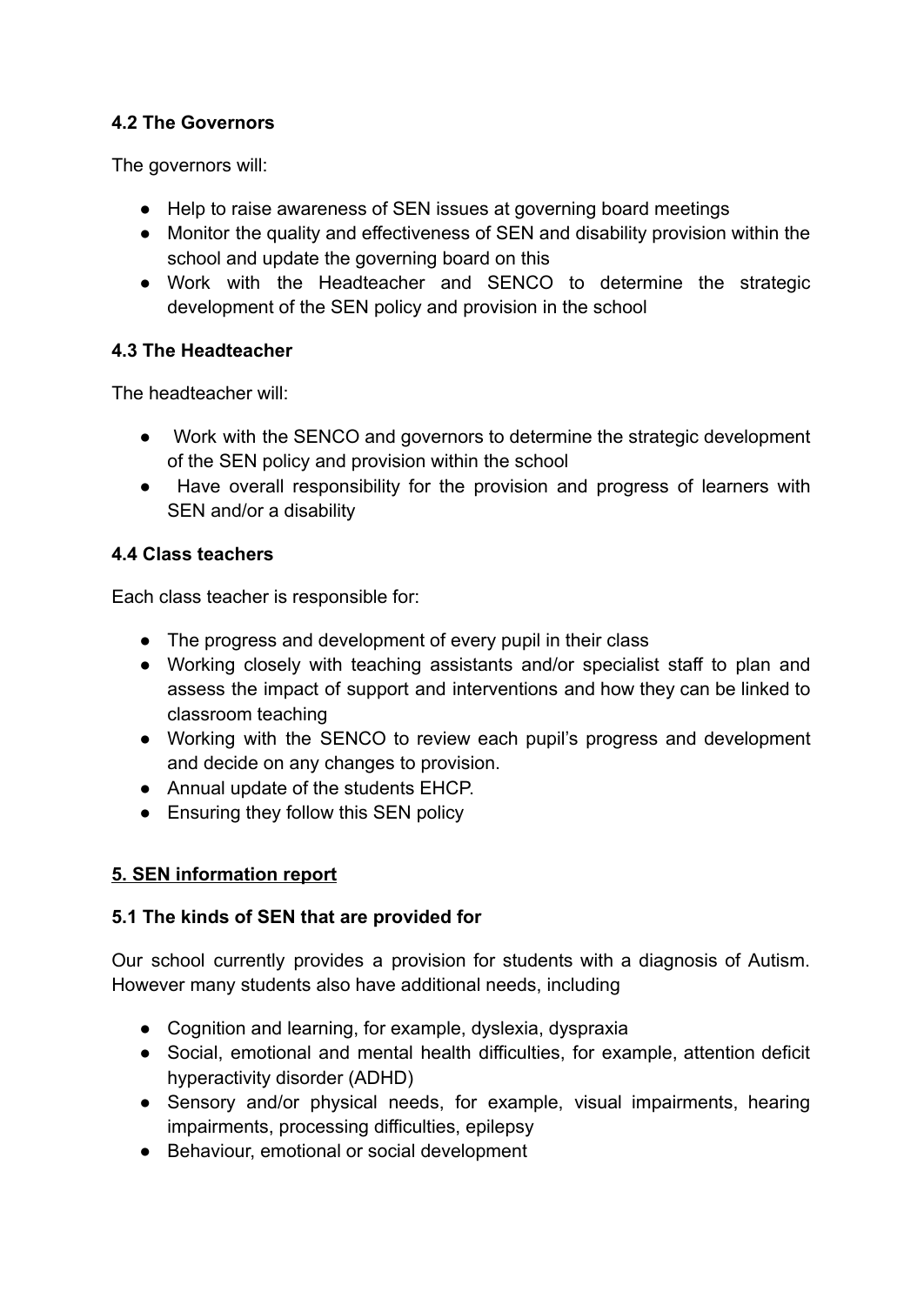# **5.2 Identifying pupils and assessing their needs**

We will assess each pupil's current skills and levels of attainment on entry.

Class teachers will make regular assessments of academic progress for all pupils and identify those whose progress:

- Is significantly slower than that of their peers starting from the same baseline
- Fails to match or better the child's previous rate of progress
- Fails to close the attainment gap between the child and their peers
- Widens the attainment gap

At Presfield we recognise that academic progress may be a consequence of known barriers linked to the students ASC. Progress will be also assessed in these areas including social communication and interaction, sensory processing and rigid thinking. We also recognise that students' social progress is a fundamental part of ensuring our students are employment ready.

Progress can be identified by

- Behaviour reports.
- Gap analysis
- Class teachers
- Form teachers
- Teaching assistants

#### **5.3 Consulting and involving pupils and parents**

Each year the child's EHCP review will focus on the progress a student has made and ensure the provision is being provided to support the student to progress. Parents and students will contribute to the annual review process ensuring the EHCP is co-produced.

#### **5.4 Assessing and reviewing pupils' progress towards outcomes**

"At the heart of the work of any secondary school is a continuous cycle of planning, teaching and assessing - which takes into account the wide range of abilities, aptitudes and interests of children. The majority of children will learn and progress with these arrangements. Those children whose overall attainments or attainments in specific areas fall significantly outside the expected range may have Special Educational Needs" (New Code 2014)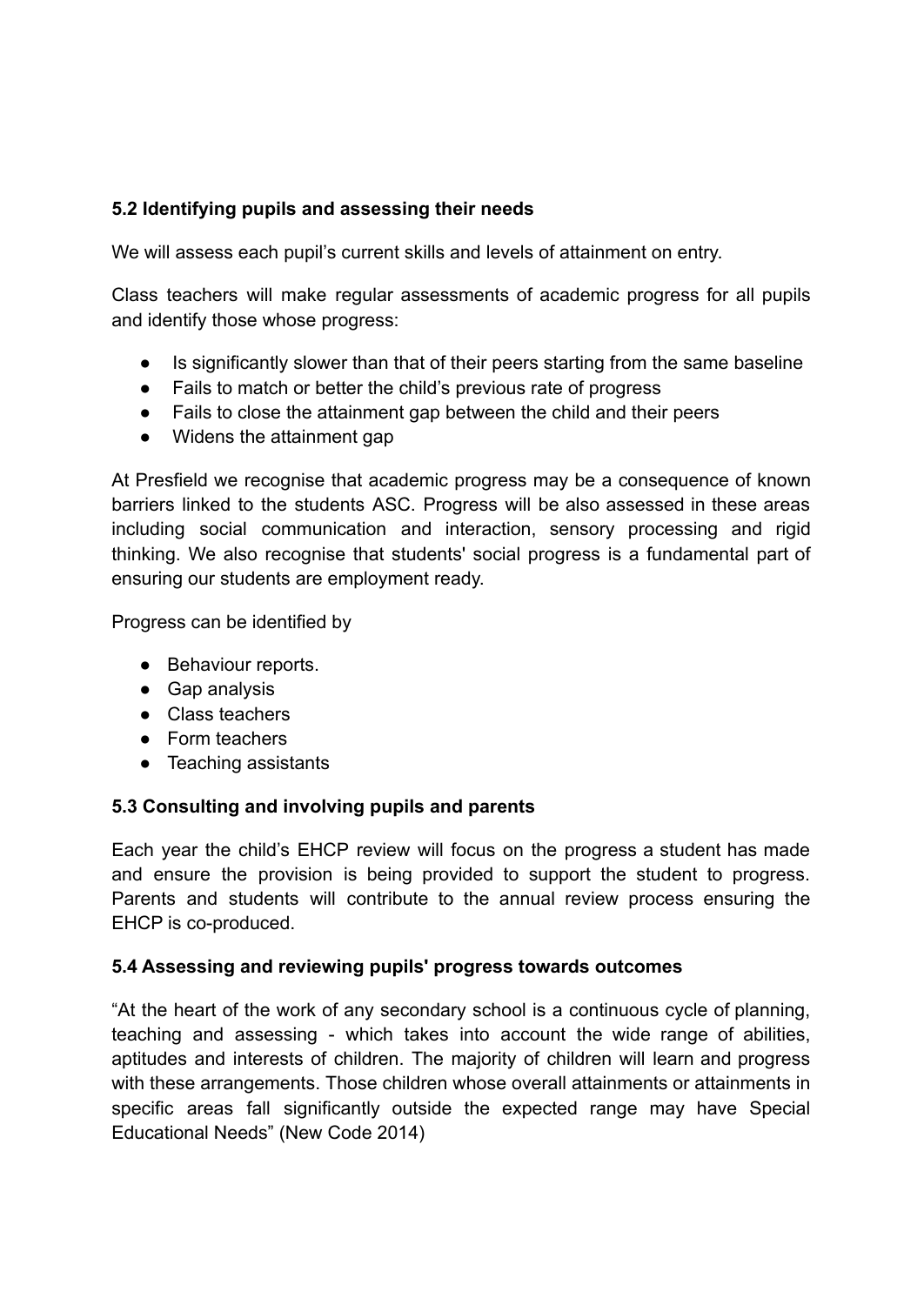We will follow the graduated approach and the four-part cycle of **assess, plan, do, review**.

The class teacher will work with the SENCO to carry out a clear analysis of the pupil's needs. This will draw on:

- The teacher's assessment and experience of the pupil
- Their previous progress and attainment or behaviour
- Other teachers' assessments, where relevant
- The individual's development in comparison to their peers and national data
- The views and experience of parents
- The pupil's own views
- Advice from external support services, if relevant

The assessment will be reviewed regularly.

All teachers and support staff who work with the pupil will be made aware of their needs, the outcomes sought, the support provided, and any teaching strategies or approaches that are required. We will regularly review the effectiveness of the support and interventions and their impact on the pupil's progress.

#### **5.5 Supporting pupils moving between phases and preparing for adulthood**

We will share information with the school, college, or other setting the pupil is moving to. We will agree with parents and pupils which information will be shared as part of this.

Students will be supported through transition into the school, from year to year and away from the school (see transition policy).

#### **5.6 Our approach to teaching pupils with SEN**

Teachers are responsible and accountable for the progress and development of all the pupils in their class. Teachers should have high expectations of all our students. High-quality teaching is our first step in responding to pupils who have SEN. This will be differentiated for individual pupils.

We will also provide the following interventions:

- SALT
- OT Mental Health and Sensory
- Behavioral support
- Anger Management
- Academic interventions
- Pastoral support
- Therapy/emotional support animals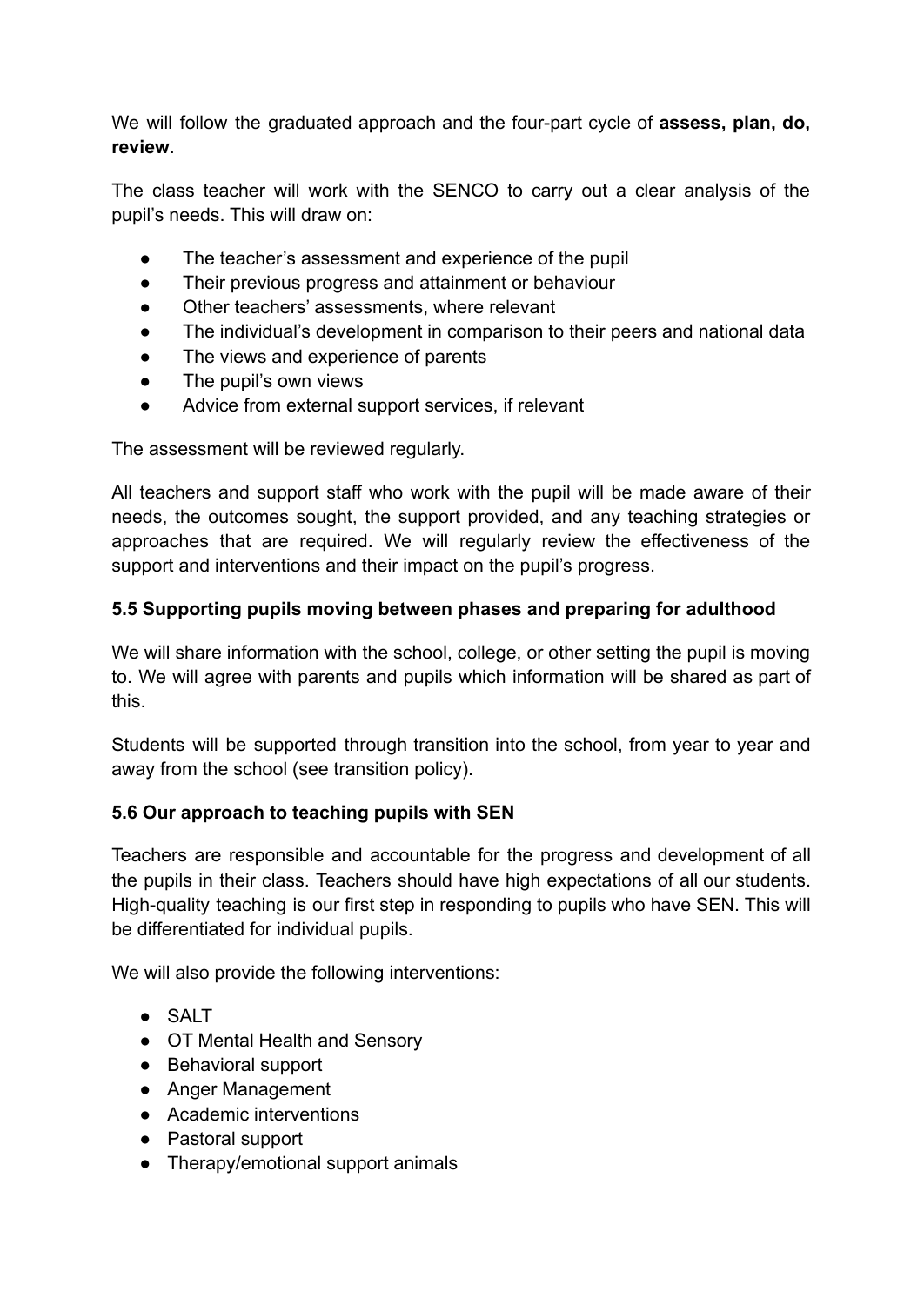- Sensory assessment and intervention
- Identify and manage emotions
- Self Esteem and self awareness
- Physical movement/coordination development
- Drawing and Talking
- Form team intervention

#### **5.7 Adaptations to the curriculum and learning environment**

At Presfield we believe the curriculum is not just based on timetabled academic lessons, but on the student's entire experience at school. We place as much importance on the "hidden curriculum" including social communication, wellbeing, resilience, life skills, career readiness and behaviour change as we do on subject knowledge. The curriculum also includes experiences of 'cultural capital ', which can be described as students being given an awareness of the world around them, this includes Social, Moral, Spiritual and Cultural Experiences and knowledge of democracy and the rule of law. Our ten pledges to our students help them develop socially, spiritually and culturally throughout their time at Presfield. They support students to gain experiences which may be difficult for them to access within their family units. We firmly believe in enabling our students to have a wide vocabulary and good reading skills, to support them on their journey to become employed where possible or to access voluntary work. We are geared up in supporting our students to become well rounded citizens making a meaningful contribution to society.

#### Key Stage 3

Presfield School broadly follows the national curriculum at Key Stage 3. Communication is often a barrier for students with a diagnosis of Autism. As a consequence, all students are formally taught social communication. Although MFL does not feature discretely as a separate subject on the timetable students with an aptitude and keenness to learn MFL are offered a tutor to support this. Life Skills is taught to support students' acquisition of knowledge and skills to enable them to understand, function and contribute to wider society. RE is taught within the context of Social and Ethical Studies as the concept of spirituality can be a barrier for many students who are very literal in their thinking.

#### Key Stage 4

At Key Stage 4 students are put into sets for English, Maths and Science. This allows for highly differentiated support to be offered to students and qualifications to be gained that will allow them to access further education, employment and training. Here at Presfield we offer highly bespoke timetables to meet the needs and aspirations of all our students. At the end of Year 9 students will be presented with options for their curriculum. These options change year on year and are designed not only to facilitate the interest of students but to provide a broad qualification suite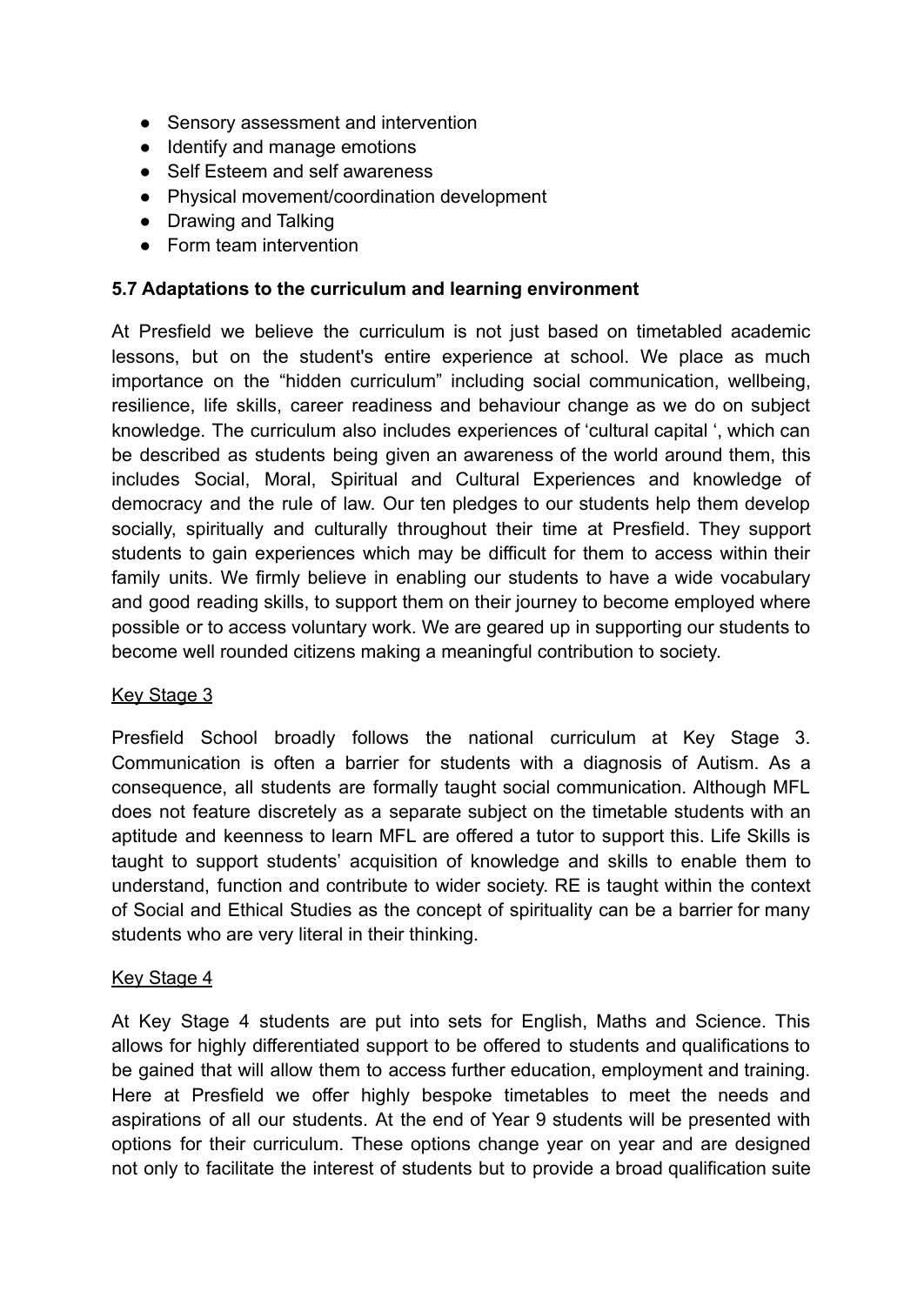to support them in the next step of their journey. Whilst we do not offer the full Ebacc due to not discretely teaching MFL, we can, where it is in the best interest of the student provide an MFL tutor. Social communication and life skills are still at the heart of our curriculum ensuring that students make social progress to support them in making a meaningful contribution to society. Students are able to access a range of GCSE and Level 1 and Level 2 qualifications.

#### 14-19 Pathway

A 14-19 curriculum has been carefully constructed to meet the needs of the some individual students we have identified would benefit from this pathway. The students identified are mostly working at the pre-GCSE Entry Level and have an ASC diagnosis that impacts significantly on their social and communication skills. All of the students are likely to need long term assisted living and the aim is to establish more independence for the students so that their personal living and quality of life may be improved.

Overall the 14-19 curriculum is highly individualised and adapted to the specific ASC needs of the students, it maximises their life and living chances by supporting their independence and allowing them to access more relevant Entry Level qualifications in preparation for their future and adult needs. This curriculum was piloted in the first instance and evaluations found it to be very successful.

#### Key Stage 5

At Presfield's Sixth Form we firmly believe;

# *'Through supporting the development of positive communication skills, we aim to present all students with opportunities in order to help prepare them for the demands of adult life and maximise their chances of personal fulfilment and happiness.'*

We are a Sixth Form provision dedicated to supporting young adults with Autism. We have highly skilled, friendly and dedicated staff whose aim is to provide bespoke curriculum pathways of not only academic subjects and life skills but also upholding our value of social communication that will facilitate each student's access to their next steps.

The Sixth Form curriculum is designed to engage and develop our students in order to enrich and empower them as young adults.

In Sixth Form we ensure that all students are on the right pathway for them based around their starting points and their intended destinations upon leaving us and we support them to advocate for themselves in making their destination decisions.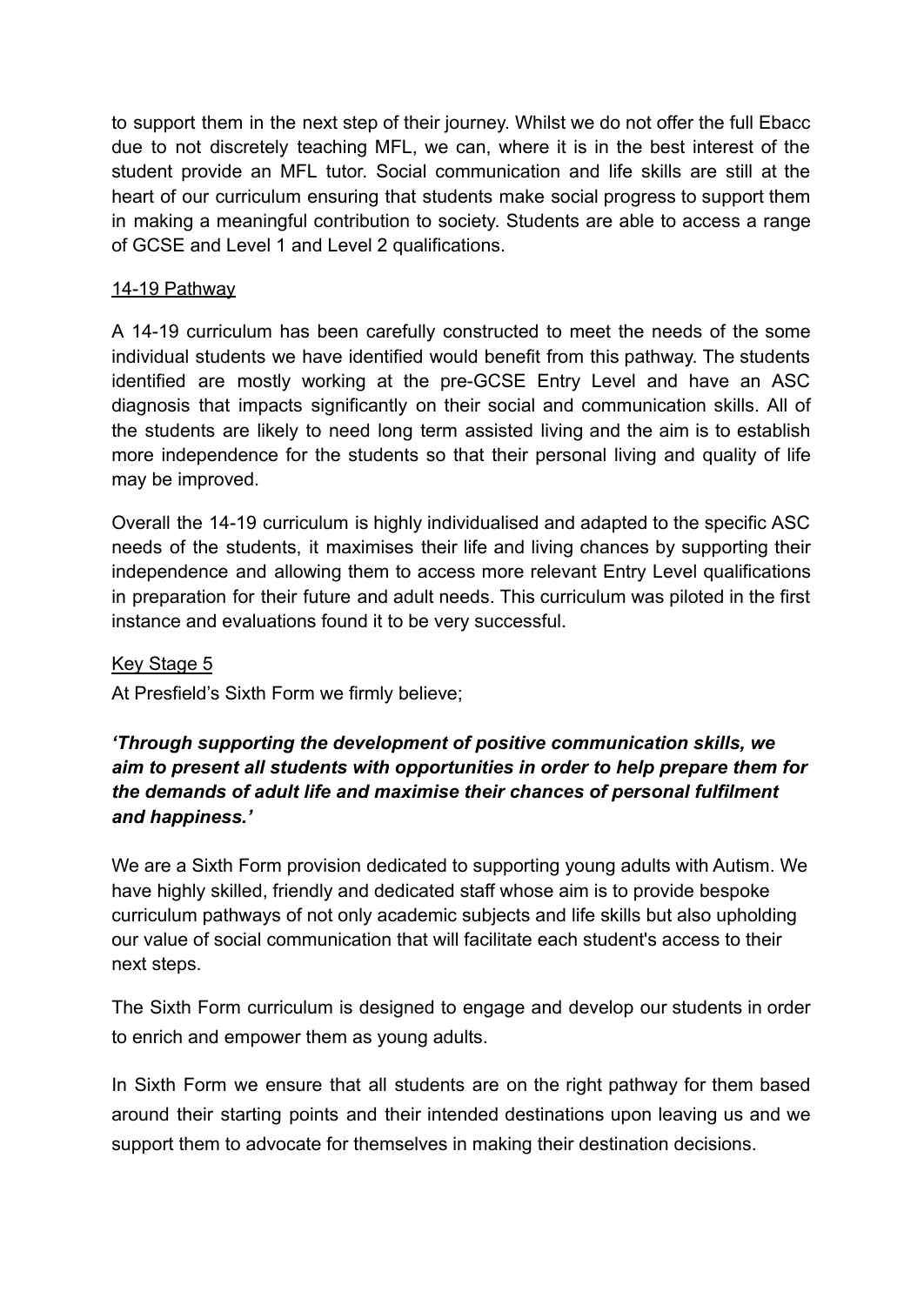All students within our Sixth Form provision are treated as the individuals they are and can follow bespoke timetables in order to ensure that all of their academic, social and emotional needs are met.

We offer a range of qualifications and varying levels to offer an inclusive yet challenging curriculum for all.

# **5.8 Additional support for learning**

As each student is seen as an individual each has a variety of bespoke support measures to help aid their learning potential. Each child has an LSP (Learner Support Plan) which are drawn up during their first term at Presfield High School. They have AET targets to track their individual social progress. Some students also benefit from more specific support to help them achieve their potential such as Speech and language, OT mental health and sensory assessments. Positive Handling Plans are used to support students through pre-arranged strategies and methods based upon a risk assessment. It is essential that the physical management of pupils is seen as a rare occurrence and as a last resort. Sensory Diets:- All students have a sensory assessment leading to a personalised plan of sensory needs that provides the sensory input a student needs to stay focused and organised throughout the day. One to One Support:- Some students receive 1-1 support due to their specific needs, these are individualised support, for example emotional wellbeing, reading, anger management or whatever is required.

We have two teaching assistants within each class. We also have several TA's who are trained to deliver interventions such as anger management, drawing and talking therapy, self esteem and confidence, English, Maths and Science interventions and emotional regulation.

We work with the following agencies to provide support for pupils with SEN: (this list is not exhaustive)

- CAMHS
- $\bullet$  SWACA
- Autism Initiatives
- NAS
- New beginnings
- Mermaids
- School nurse
- ASC nurse
- Specialist nurses where relevant
- Police
- Social care
- Early help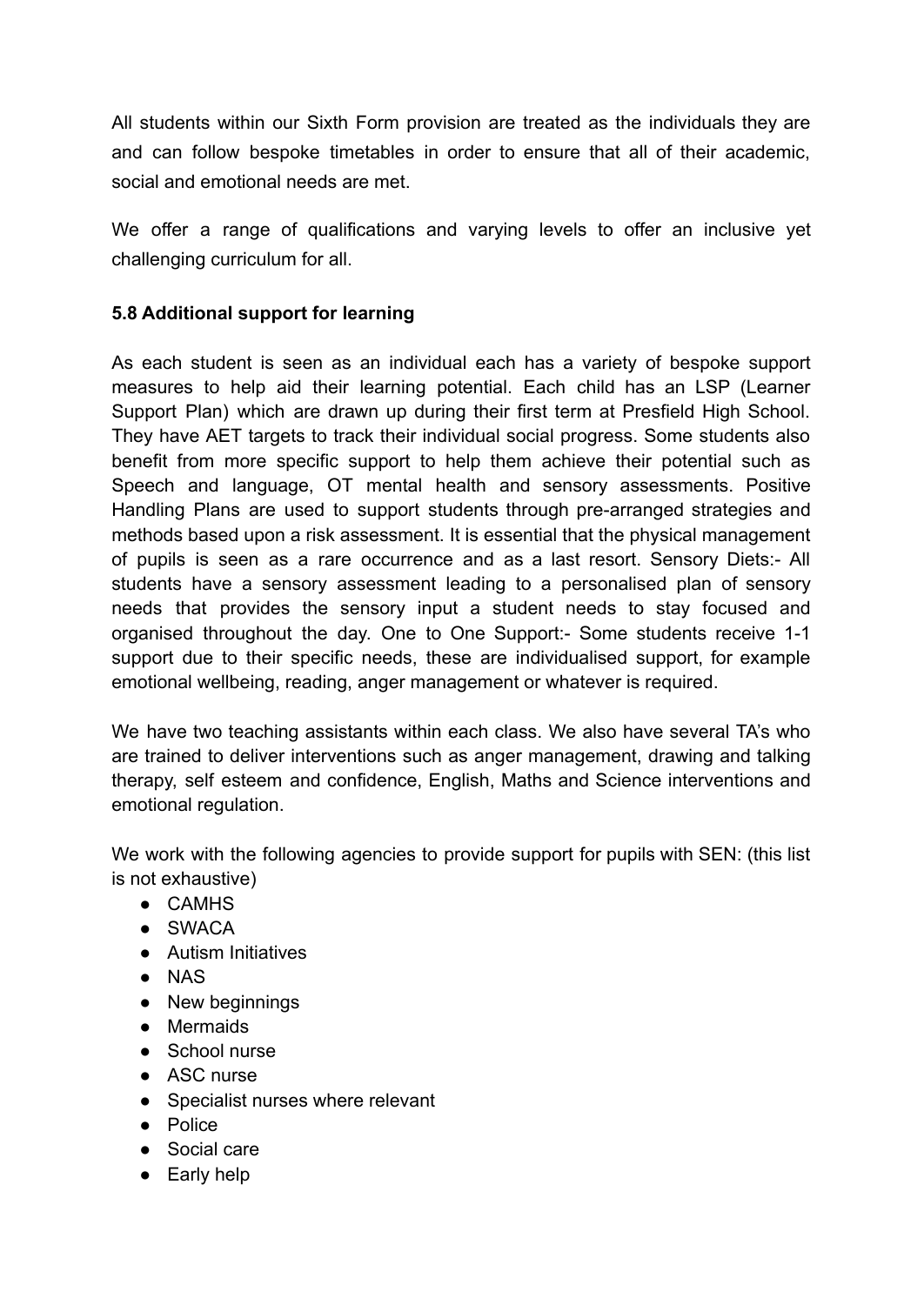- CAS
- YOT
- Children and Family Centres
- VENUS
- Cerebra
- Well young Sefton
- Food banks and other charitable organisations.

# **5.9 Expertise and training of staff**

The quality of learning in all its forms is the most important aspect of the school and the quality of teaching is one of the most important factors contributing to this. Staff are able to access a range of training opportunities to support academic delivery and social and emotional understanding. We continue to strive to gain a better understanding of our students, Autism and associated conditions.

Our SENCO has 2 years' experience in this role.

We have a team of 34 teaching assistants

In the last academic year, staff have been trained in

- Sensory Processing
- Tracking social progress
- The new Ofsted framework
- Deep dives
- Behaviour restoration
- Cultural Capital
- Delivering lessons on google classroom
- Covid catch up funding
- Epilepsy
- Health care plans
- Provision Map
- Learning Support Plans
- School Pledges
- Tracking student progress
- Student expectations during lockdown
- Team Teach
- Prevent
- Child bereavement
- Behaviour modification
- Attachment disorder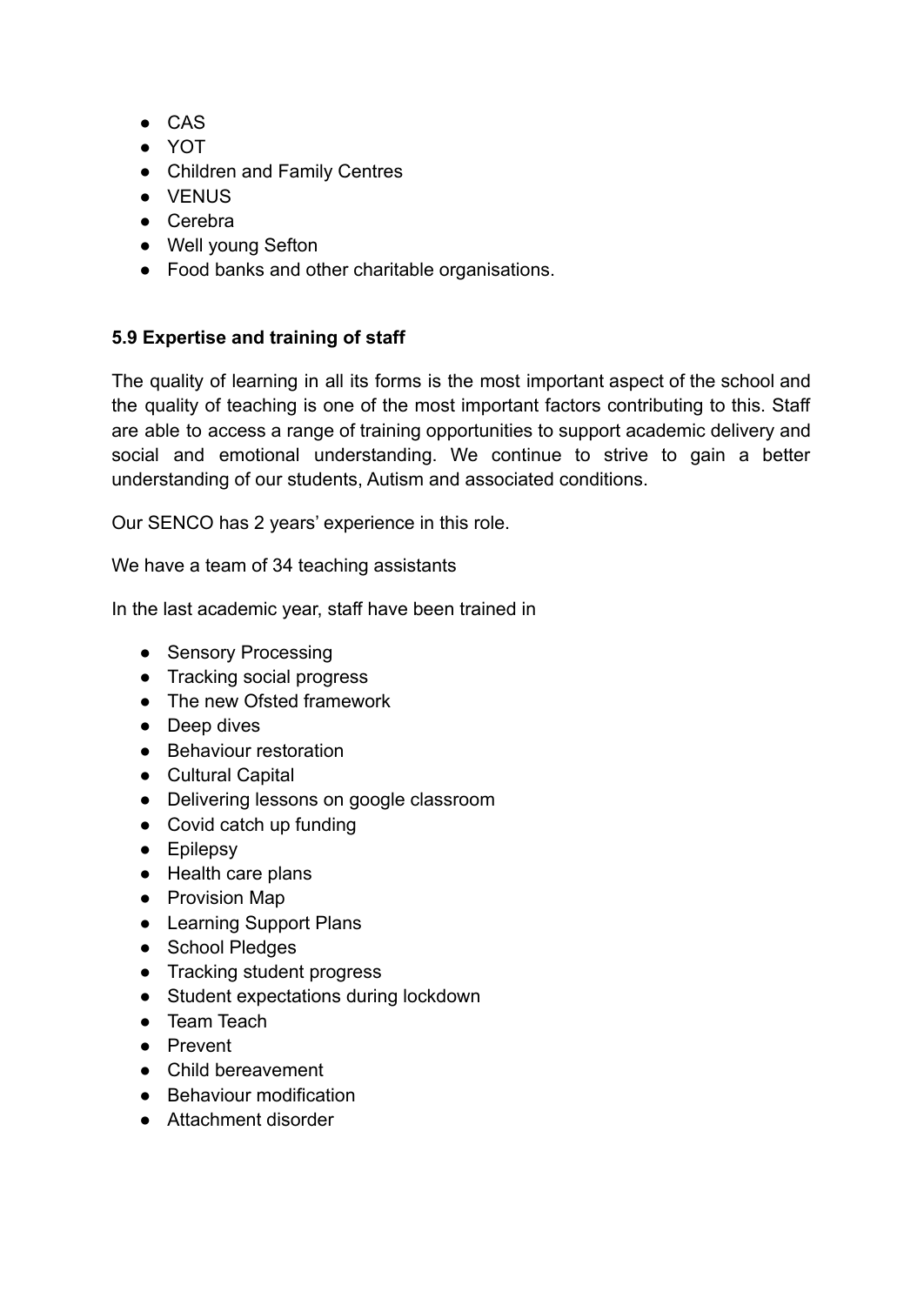We use specialist staff for Speech and Language, sensory assessments and mental health support

# **5.10 Securing equipment and facilities**

Students who require specific equipment and facilities as described in their EHCP will have these provided by the NHS, Sefton or the school.

#### **5.11 Evaluating the effectiveness of SEN provision**

We evaluate the effectiveness of provision for pupils with SEN by:

- Reviewing pupils' individual academic progress termly
- Reviewing pupils' social progress through the Autism Education Trusts show progress tool, termly
- Reviewing the impact of interventions recorded on our provision map
- Using pupil surveys
- Holding annual reviews for pupils with EHC plans

# **5.12 Enabling pupils with SEN to engage in activities available to those in another school who do not have SEN**

- All of our extra-curricular activities and school visits are available to all our pupils, including our after-school clubs.
- All pupils are encouraged to go on our residential trip(s)
- All pupils are encouraged to take part in sports day/school plays ect
- No pupil is ever excluded from taking part in these activities because of their SEN or disability.

The schools accessibility plan is available on the school website.

# **5.13 Support for improving emotional and social development**

We provide support for pupils to improve their emotional and social development in the following ways:

- Specific teaching of emotional vocabulary through social communication and life skills lessons
- Specific teaching of the emotional thermometer
- The ALERT programme
- A life skills and social communication curriculum
- Tracking progress through the Autism Education Trust tracker and show progress tools
- Pupils are encouraged to contribute to the annual reviews and updating of the EHCP by completion of an annual, "All About Me" document.
- Pupils are encouraged to be part of the student council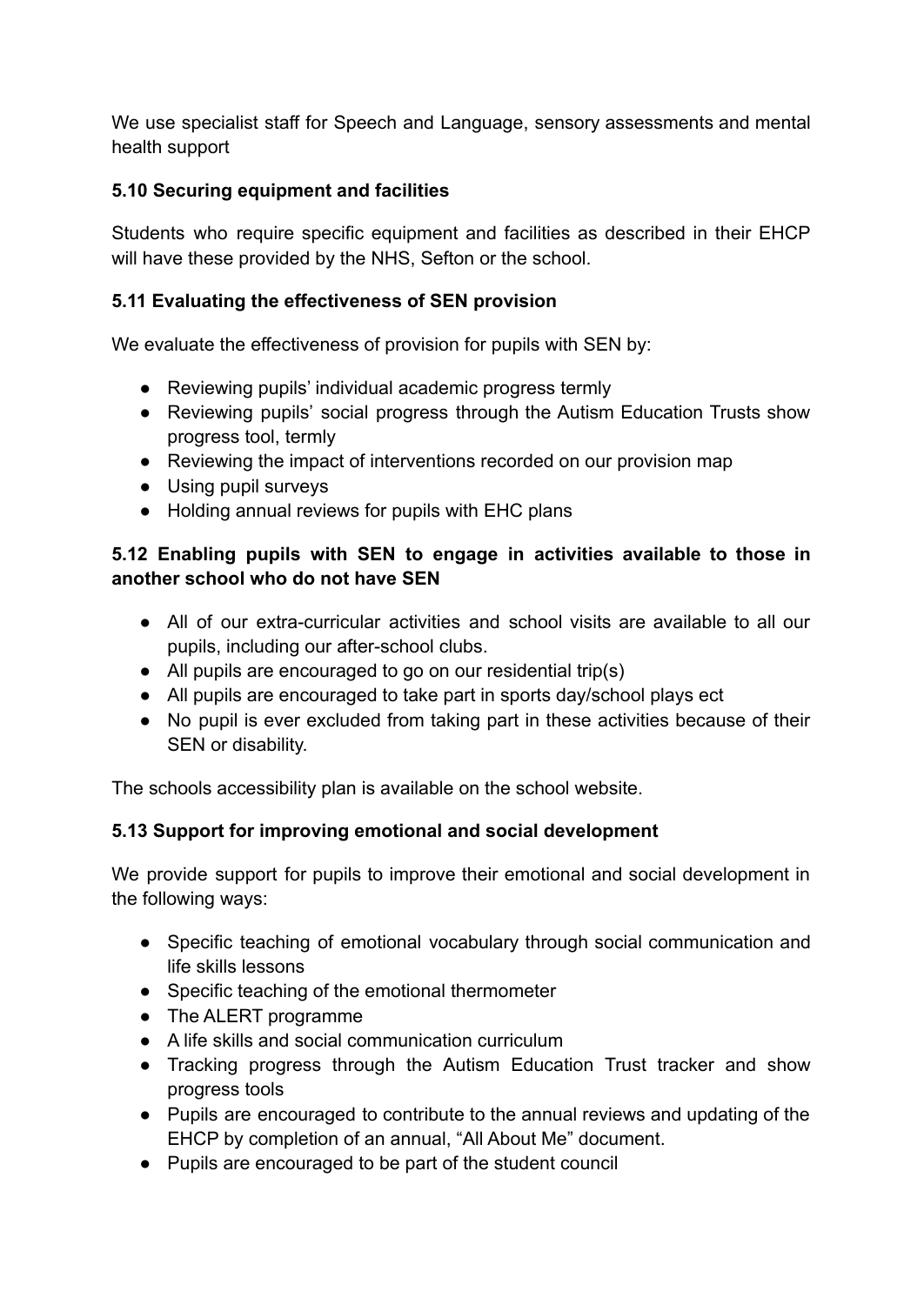We have a zero tolerance approach to bullying.

# **5.14 Working with other agencies**

When it is established that a student requires extra support we will work with the student and their parents to refer into other agencies . We are proactive in our approach so that students and families get the support they need in a timely manner. We refer in through the agency's own referral process. We are keen to be part of the 'team around the child or family' to help bring about positive change and to bring our specialist knowledge of the child's ASC and how it affects them and the family.

# **5.15 Complaints about our SEN provision**

Students have a right to make a complaint and there is a clear and accessible avenue by which students can alert the appropriate adults to any concerns they are having within Presfield. Staff, parents and carers, community members placing? local authorities and professional organisations also have the right to make a complaint to the school. If the complaint is not concerning the school the Head Teacher will direct the complainant to the right organisation.

When responding to complaints, we aim to:

- Be impartial and non-adversarial
- Facilitate a full and fair investigation by an independent person or panel, where necessary
- Address all the points at issue and provide an effective and prompt response.
- Respect complainants' desire for confidentiality
- Treat complainants with respect and courtesy
- Ensure that any decisions we make are lawful, rational, reasonable, fair and proportionate, in line with the principles of administrative law
- Keep complainants informed of the progress of the complaints process
- Consider how the complaint can feed into school improvement evaluation processes. We try to resolve concerns or complaints by informal means wherever possible. Where this is not possible, formal procedures will be followed

Complaints about SEN provision in our school should be made to the Head teacher in the first instance. They will then be referred to the school's complaints policy.

The parents of pupils with disabilities have the right to make disability discrimination claims to the first-tier SEND tribunal if they believe that our school has discriminated against their children. They can make a claim about alleged discrimination regarding:

- **Exclusions**
- Provision of education and associated services
- Making reasonable adjustments, including the provision of auxiliary aids and services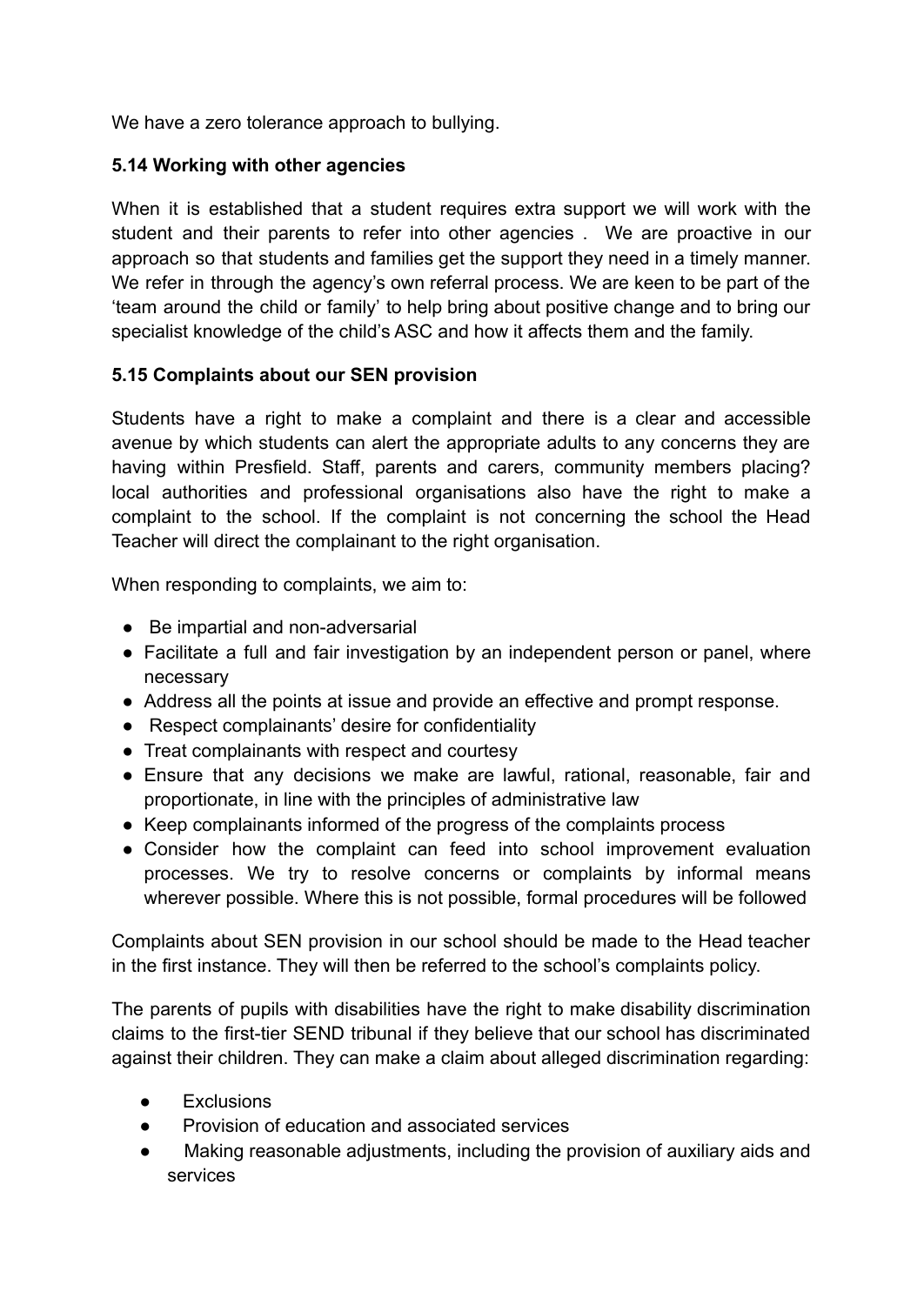#### **5.16 Contact details of support services for parents of pupils with SEN**

#### **Speech and Language:**

Hoghton Street Clinic, (North Sefton Area), 52 Hoghton Street, Southport PR9 0PN:

01704 395884

Netherton Health Centre (South Sefton Area), Magdalen Square, Netherton, L30 5SP:

0151 247 6109

# **Occupational Therapy:**

North Team, 52 Hoghton Street Southport, PR9 0PN:

01704 395895

South Team, Sefton Carers Centre, 27-37 South Road, Waterloo, Liverpool L22 5PE:

0151 252 5836

# **Community Paediatrics, Alder Hey Children's NHS Foundation Trust:**

0151 228 4811

# **SENDIASS (Special Educational Needs and Disability Information Advice and Support Service)**

0151 934 3334

#### **Sefton Parent Carers Forum:**

07541 326860

#### **SEN Team**

# **SSENIS (Sefton Special Educational Needs and Inclusion Service) Admin:**

0151 934 2347

#### **5.17 Contact details for raising concerns**

Tony Fay (Head Teacher) email- tfay@presfieldschool.org, Phone 01704227831